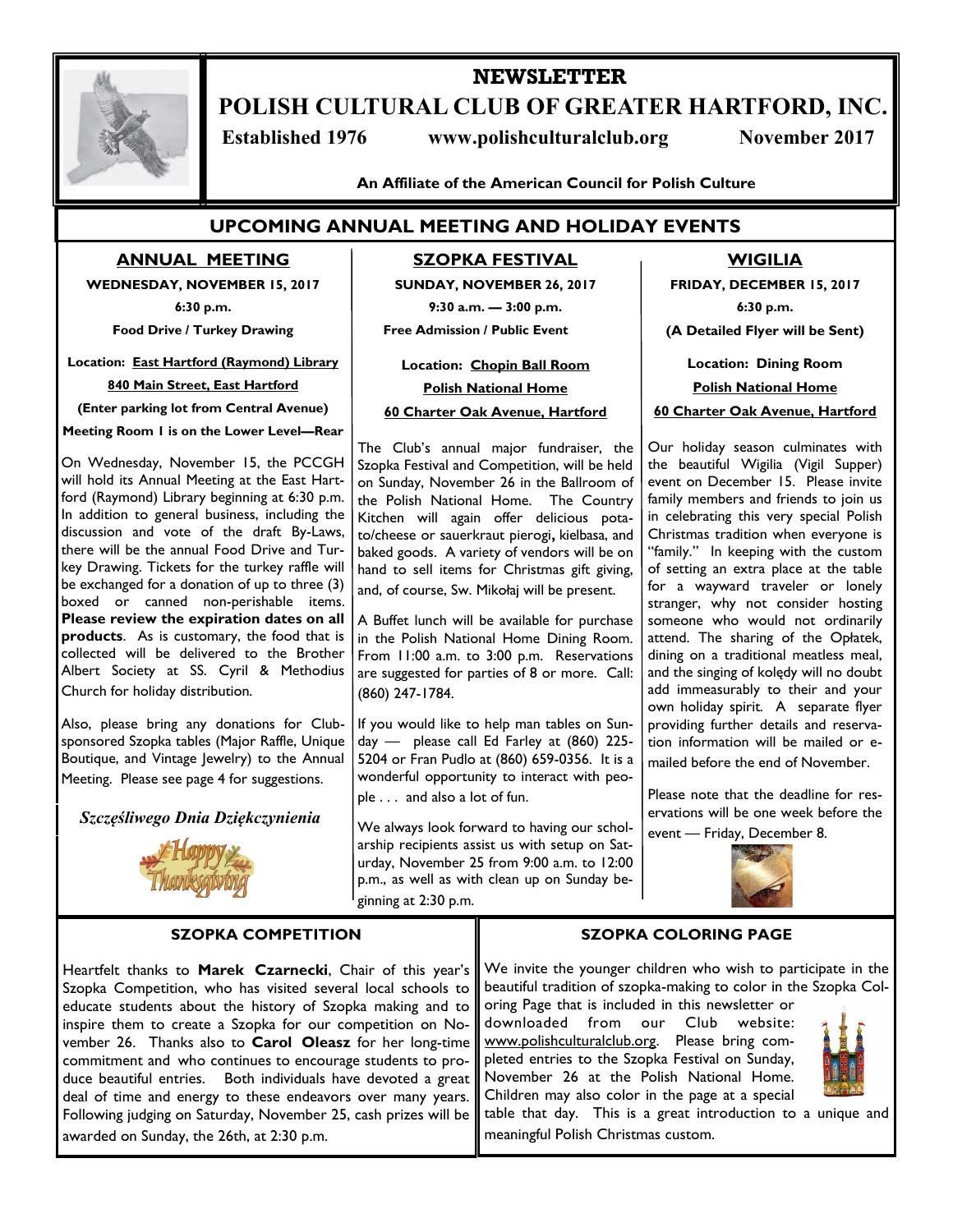

## *Page 2* **NEWSLETTER**

### **CO-PRESIDENTS' MESSAGE**

Dear Friends:

October, Polish Heritage Month, was a busy and memorable one for the Club. First, member Maria Brodowicz, was presented with the *Cavalier Cross Order of Merit Republic of Poland* on October 8, 2017 by Maciej Gołubiewski, the Consul General of Poland, on behalf of the President of Poland, Andrzej Duda. The annual Pulaski-Kosciuszko Celebration also took place at the Pulaski Monument on Main Street in Hartford sponsored by the United Polish Societies.



On October 9, member Krystyna Farley was a participant and guest speaker at the 31st Annual Pulaski Parade in Northampton, MA. She was accompanied by Ed Farley and Fran and Gini Pudlo.

Krystyna Farley with Miss Polonia Massachusetts

Representatives from our Club hosted a Polish Imports table at the Polish Genealogy Conference 2017 held in New Britain on October 14. Thank you Gini Pudlo, Ed Farley, and Lilia Kieltyka for your assistance. On October 22, member Virginia Pudlo was honored with the Distinguished Service Award by the United Polish

Societies.

And, on October 26, member Mark Milewski gave a fascinating and very well-received lecture and slide presentation on his ascent of Mount Everest and the Golden Age of Polish Mountaineering.



We look forward to seeing you at our three

signature annual holiday events: Annual Meeting/Food Drive/Turkey Drawing on Wednesday, November 15 at the East Hartford Library, Szopka Festival and Competition on Sunday, November 26, and Wigilia on Friday, December 15.

In preparation for the Annual Meeting, a copy of the Historian's Annual Report for the period July 1, 2016 through June 30, 2017, is included with this newsletter.

On behalf of all the members of the Board of Directors, we wish you all a happy and blessed Christmas and a healthy and prosperous New Year. **Wszystkiego najlepszego!**

#### *Pattie Kaczynski and Fran Pudlo, Co-Presidents*

### **2017-2018 CLUB OFFICERS AND BOARD OF DIRECTORS**

| Co-Presidents:  | Patricia Kaczynski and Frances Pudlo |  |
|-----------------|--------------------------------------|--|
| Vice President: | John Majdan                          |  |
| Secretary:      | Lilia Kieltyka                       |  |
| Treasurer:      | Raymond Kowalski                     |  |
| Historian:      | Patricia Kaczynski                   |  |
|                 |                                      |  |

Board Members: Clifford Archie, Patricia Archie, Ursula Brodowicz, Marek Czarnecki, Edward Farley, Krystyna Farley, Mary Heslin, Florence Langridge, Anna-Mae Maglaty, Louis Maglaty, Carol Bogon Phelan, Virginia Pudlo, Elizabeth Sikorsky, Phyllis Stawiarski, Krystyna Wisło, and Nancy O. Yiznitsky.

### **WE ARE SO PROUD!**

Congratulations to **Maria Brodowicz** who received the *Cavalier Cross Order of Merit Republic of Poland* on October 8, 2017 as part of the Pulaski-Kosciuszko commemoration at SS. Cyril & Methodius Church in Hartford. This honor is awarded to Polish residents abroad for merit rendered to the Republic of Poland. Maciej Gołubiewski, the Consul General of Poland, on behalf of the President of Poland, Andrzej Duda, pinned the medal on Mrs. Brodowicz in a special ceremony. Aside from her many contributions in promoting Polish culture and traditions, Maria's body of work in service to Poland and the Polish-American community primarily includes her role in establishing the Polish Scouts Organization in the Hartford area. As a high-ranking leader of the Polish Girl Scouts, she has led and mentored countless young Polish-American women and served as president of the Parents group of the Scouts for 13 years. She also spearheaded fundraising efforts for the Polish American Congress for many years. In addition, Maria has been recognized with the following awards for her accomplishments: the Gold Cross Order of Merit from the Republic of Poland in Exile in 1979, the Cross of the Deported to Siberia from the Republic of Poland, and most recently, she was named Immigrant of the Year 2017 representing Poland, awarded by the CT Secretary of State at the State Capitol. Also receiving the Cavalier Cross Order of Merit Republic of Poland were Kamila Herzog and Franciszek Herzog (posthumously).





L to R: Maciej Gołubiewski,— Consul General of Maria Brodowicz, Ursula Brodowicz (daughter), Milena Brodowicz (granddaughter), and Jacek Brodowicz (son)

Cavalier Cross Order of Merit Republic of Poland



**Congratulations to Virginia Pudlo**, one of four recipients of the United Polish Societies' 2017 **Distinguished Service Award** presented on October 22, 2017. As an RN, Gerontologist, crafts artist, and volunteer, Gini has devoted her life to serving others. She initiated and managed a Parish Nurse Program at SS. Cyril & Methodius Church for 10 years, created banners celebrating the 100th Anniversaries of SS. Cyril & Methodius Church and School, and the 75th Anniversary of the SS. Cyril & Methodius Ladies Guild. Her contributions to the Polish Cultural Club of Greater Hartford, Inc. for over fifteen years are innumerable, invaluable,

representing the United Polish Societies

and very much appreciated.

| Editor:                  |  |
|--------------------------|--|
| <b>Assistant Editor:</b> |  |
| Staff:                   |  |

**NEWSLETTER STAFF Frances Pudlo** (francespudlo@att.net) **Anna-Mae Maglaty Staff: Carol Bogon Phelan, Nancy Yiznitsky**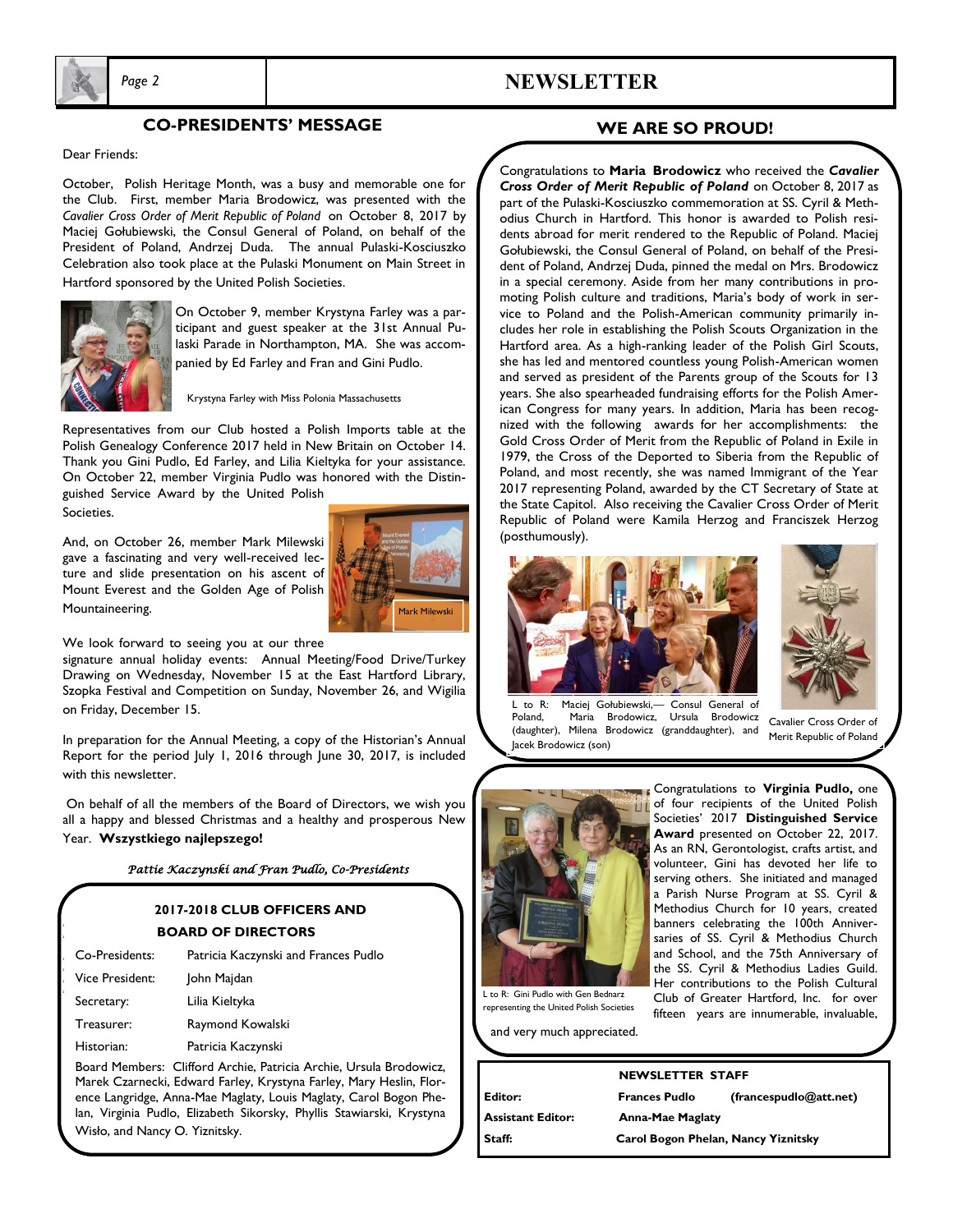## **Polish Cultural Club of Greater Hartford, Inc.** *Page 3*

## **DO YOU KNOW . . . . THE STORY OF "A PILLOW FOR BABY JESUS?"**

Long ago in Poland – in ancient Kraków – there lived an old widow named Helena. On the morning of Christmas Eve she went to the Dominican Church to watch the priests put up the Christmas crèche. She saw Father Jacek lay the beautiful statue in the manger and she noticed that the Baby Jesus had no pillow. She told the priest that Baby Jesus should have a pillow because the hay was too scratchy. But Father Jacek said the monastery had no money for a pillow and that the Holy Family was very poor and that is most likely the way Mary placed the little Baby Jesus. All Helena could say was "I don't think so!"

When Helena went home, all she could think about was Baby Jesus lying on that scratchy and rough hay. The more she thought about it, the angrier she became. "What does Father Jacek know about how a mother would prepare for a baby?" she said to herself. "Of course Mary had a pillow for the Baby Jesus!"

She decided that she had to make supper and got out the fixings to make homemade kluski (noodles) with cabbage. But as she was rolling out the dough, she became angrier and angrier that the poor Baby Jesus had no pillow, and her kluski got bigger and bigger until she realized that she wasn't really making the delicate noodles she had planned. Then she had an idea: she would make little pillows from the dough and stuff them with cabbage. After she had done that, she decided that maybe if she stuffed the pillows with blueberries they would be softer and have a wonderful fragrance of summer, so she made some little pillows stuffed with blueberries. And then she thought: "If I stuffed the pillows with cheese, they would be ever so soft!" And so she stuffed some of her little pillows with cheese.

After she had boiled all her little pillows, she took them to the Dominican Church for Baby Jesus. Father Jacek was praying at the crèche and when he saw the little pillows he became very excited. "Oh, thank you so much," said Father Jacek. "Here it is Christmas Eve and the monks have nothing for supper. How kind of you to think of us!"

Well, what could Helena say? She gave the little pillows to Father Jacek, thankful that she could help the poor monks who had given all their own food to the poor, but so sad that the Baby Jesus still had no pillow. She looked at the beautiful little statue and through her tears she was sure that she saw the Baby Jesus smile and give her a little wink. She knew that she had given the Baby Jesus a pillow after all – a soft and beautiful pillow – her heart filled with love and charity.

Nobody remembers Helena today, even though she invented the little pillows that we call *pierogi* that everyone has at their Christmas Eve dinner. Father Jacek, on the other hand, later became the famous Św. Jacek (St. Hyacinth in English), one of the patron saints of Poland and interestingly enough, the patron saint of pierogi makers (as if it were his idea!).

The moral to this story is that all of us are called to prepare the way for Jesus, not with a soft pillow but with a soft heart to comfort those who are lonely or sad, to take the time for someone who just needs to talk, to have compassion and patience for those who just need our time. These are the presents that we can prepare for the Baby Jesus. Like Helena, our charity and kindness will make Him smile!

Source: *Christmas Lore*/Rev. Charles Jan DiMascola, Pastor of Our Lady of Częstochowa Parish in Turners Falls, MA. Printed in the Polish American Journal, December 2016



"Pillows for Baby Jesus" Christmas tree ornaments will be available at the Szopka Festival. These are being created for the Club by Gini Pudlo, with assistance from Carol Bogon Phelan. Please stop by to see these little treasures.

#### **OUR POLISH TRADITIONS — FORETELLING THE FUTURE ON WIGILIA**

*Old customs connected with Christmas have flourished for years in Polish villages — and some of them have made their way into the cities and into the 21st century. Since Wigilia is such an important day of the year for Poles, many of the things that happened on this day were considered to be portents for the coming year. Here are a few.*

- Decorations for the Christmas tree should include apples for beauty and health, ornaments made out of straw for wealth, nuts for happiness and love.
- Christmas Eve supper has to have twelve different dishes for each month of the year to ensure a prosperous year. And every Wigilia dish has to be tasted; if not, this would bring bad luck and a bad harvest.
- You have to have candles on the table. Each person has to see their shadow on the wall; a lack of a shadow means death in the coming year.
- When sitting down to supper, blow on your chair so you don't sit on a ghost that has come to join you for Wigilia.
- After Wigilia, animals were fed leftovers and given a piece of the opłatek wafer to ensure their health and fine offspring.
- By the end of the supper, you should eat an apple and count the seeds: an even number foretells great love, and more than six seeds means a wedding is guaranteed.
- Unmarried girls should place a piece of fish on the floor and then let the dog into the room. The girl whose piece is eaten first is the girl who gets married first.
- Place a piece of iron under the Christmas Eve table for everyone to touch to make sure their legs are strong and healthy.

Source: Głos Polek, November/December 2008